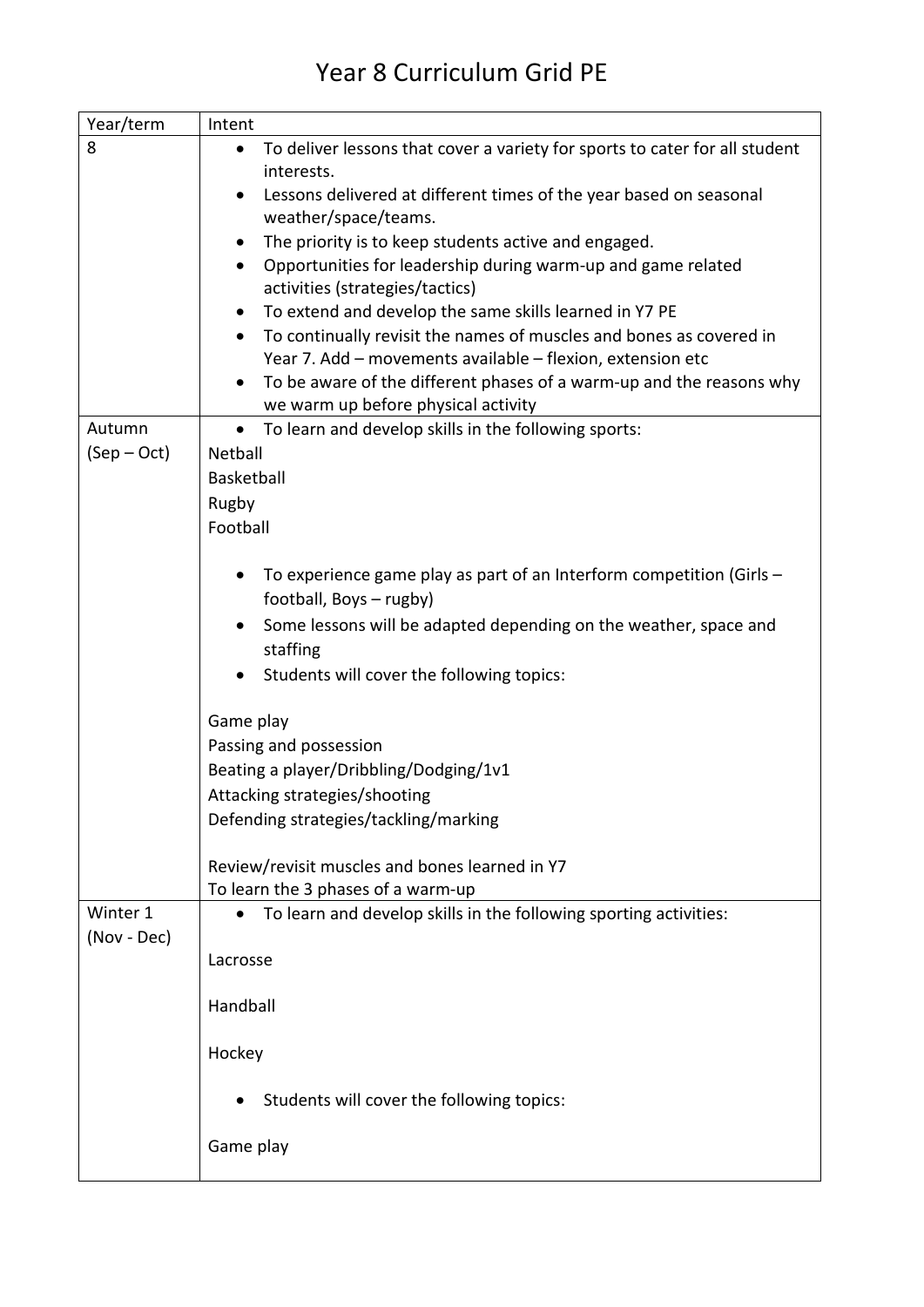## Year 8 Curriculum Grid PE

|                | Passing and possession                                                                                             |
|----------------|--------------------------------------------------------------------------------------------------------------------|
|                | Beating a player/Dribbling/Dodging/1v1                                                                             |
|                | Attacking strategies/shooting                                                                                      |
|                | Defending strategies/tackling/marking                                                                              |
|                | Fitness – methods of training, principles of training, designing a fitness<br>programme                            |
|                | Learn the major movements at different joints - flexion, extension, abduction,<br>adduction, rotation              |
|                | Reasons for warming up                                                                                             |
| Winter 2       | To learn and develop skills in the following sporting activities:<br>$\bullet$                                     |
| (Jan – Easter) | Football (see above)                                                                                               |
|                | Table tennis - rules and game play, service and basic shot selection, attacking                                    |
|                | strategies, defensive strategies<br>Handball (see above)                                                           |
|                | Fitness – methods of training, principles of training, designing a fitness                                         |
|                | programme                                                                                                          |
|                | Gymnastics/Trampolining - flight, locomotion and balance                                                           |
|                | To experience game play as part of an Interform competition (Girls -<br>netball, Boys - football)                  |
|                | 3 indoor activities (due to the inclement weather at this time of year) to<br>help with engagement and motivation. |
|                | PSHCE - to cover diet, alcohol and smoking, and first aid                                                          |
|                | Learn the major movements at different joints - flexion, extension, abduction,<br>adduction, rotation              |
|                | What body changes occur when we exercise? Why? Changes in heart rate,<br>breathing rate etc                        |
| Summer         | To learn and develop skills in the following sports:                                                               |